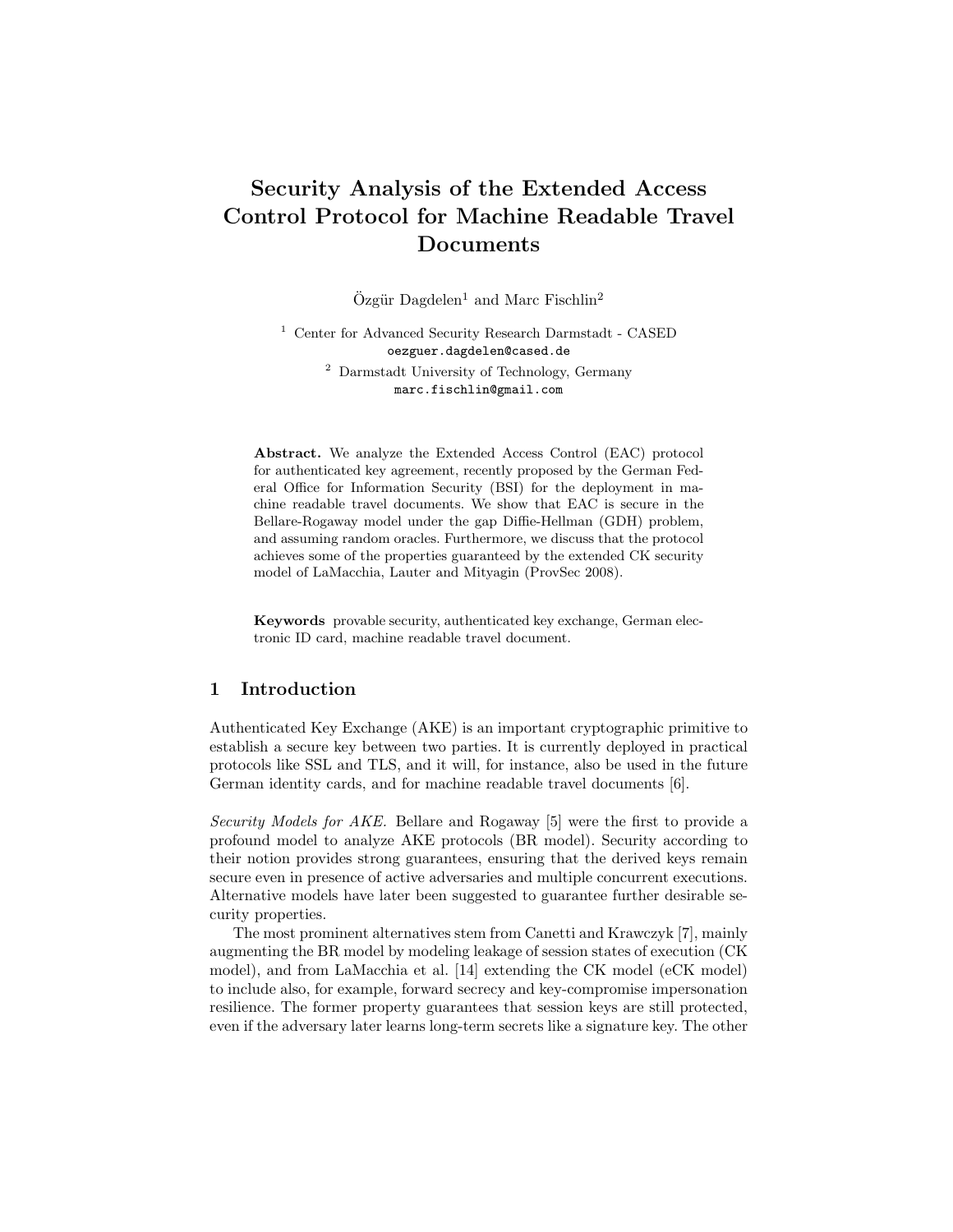property ensures that leaking the long-term secret does not help to make the party spuriously believe to talk to a different party. Although seemingly stronger, all these models do not form a strict hierarchy, due to technical details [2,8,9,13].

The Extended Access Control Protocol. The Extended Access Control (EAC) protocol was proposed by the German Federal Office for Information Security (BSI) for the German passports (ePASS) in 2005. It is meant to provide a secure key establishment between a chip card and a terminal, using a public-key infrastructure. The new version of EAC, recommended for the German ID card to be introduced in November 2010, is presented in this paper (with some slight simplifications for the sake of presentation, but without violation of security properties of the overall protocol). EAC serves the purpose to give access control to the sensitive data (e.g., stored finger prints). The BSI has planned to integrate EAC in the German ID card (ePA) to have a complete protection of all recorded personal data.

The EAC protocol consists of two phases: The Terminal Authentication (TA) which is a challenge-response protocol in which the terminal signs a random challenge (and an ephemeral public key) with its certified signing key; and the Chip Authentication (CA) in which both parties derive a Diffie-Hellman key from the terminal's ephemeral key and the chip's static certified key, and where the chip finally computes a message authentication code to authenticate.

We note that the EAC key exchange protocol is one component in the security framework for the identity cards and passports. See Figure 1 for an overview. Another sub protocol is the password authenticated connection establishment (PACE) [3, 6] to ensure a secure key exchange between the card and a reader (which sits in between the card and the terminal). The PACE protocol should be executed first, and the communication between the card and the terminal is then secured through the EAC protocol. We note that the reader and the terminal should also be connected securely through, say, SSL/TLS, before the keys in the EAC protocol between the chip and the terminal are derived. We comment on security issues related to the composition at the end of the paper.

Analyzing the EAC Protocol. We analyze the EAC protocol as an authenticated key exchange protocol in the BR security model. We show that the protocol is secure in this model, assuming that the underlying cryptographic primitives are secure (signatures, certification, and message authentication codes), that the deployed hash function for key derivation behaves as a random oracle, and assuming the gap Diffie-Hellman assumption [4]. The latter assumption says that it is infeasible to solve the computational Diffie-Hellman problem even if one has access to a decisional Diffie-Hellman oracle. This assumption is for example equivalent to the standard computational DH assumption for pairingfriendly elliptic curves since the decisional Diffie-Hellman problem is easy in such groups [11].

Our analysis is in terms of concrete security, identifying exactly how weaknesses of the EAC protocol relate to attacks on the underlying assumptions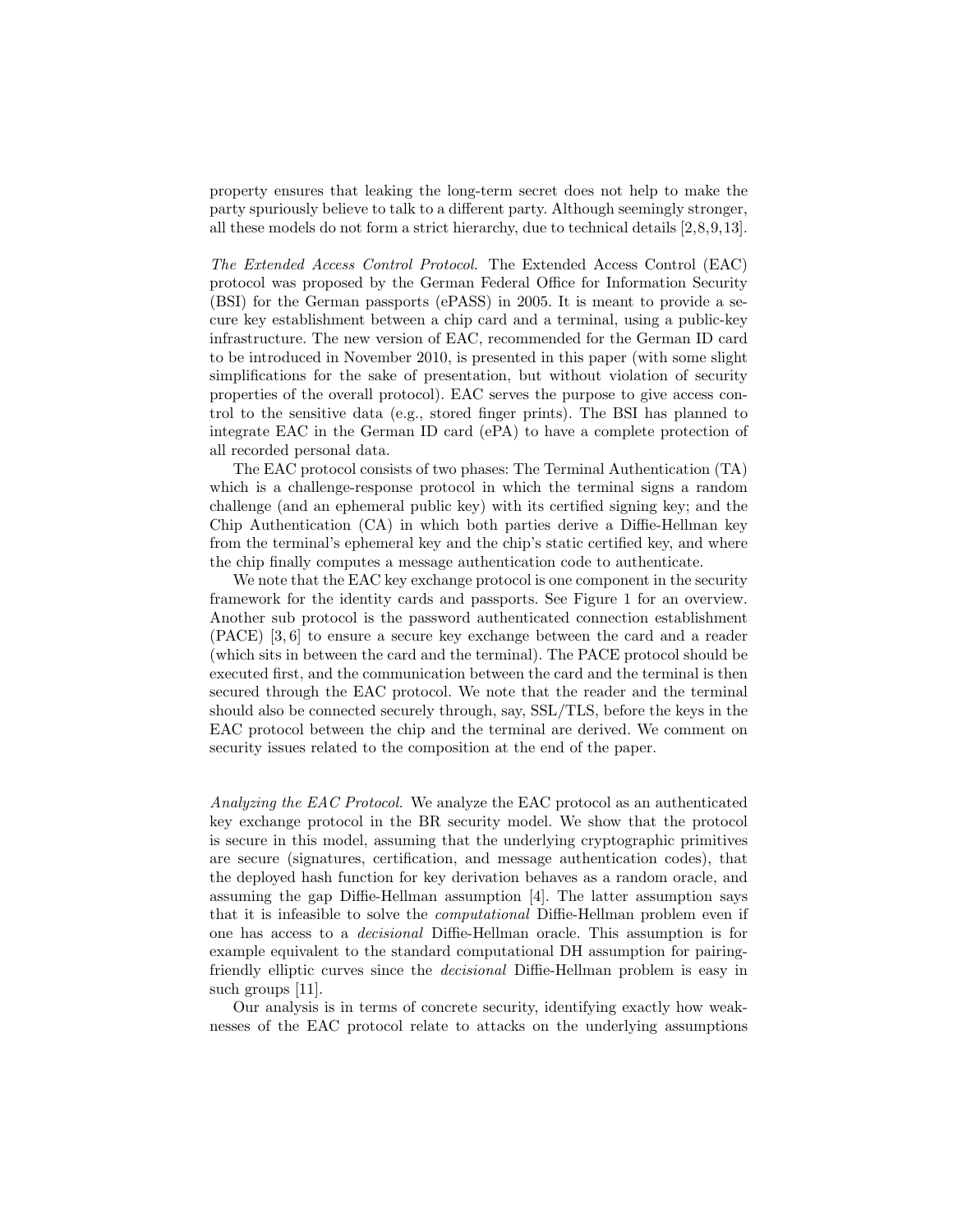

Fig. 1. EAC Protocol for Machine Readable Travel Documents

and primitives. We note that the eCK model is not applicable to show security of the EAC protocol. This is mainly because the chip card does not use ephemeral secrets due to its limited resources, and consequently forward secrecy cannot be achieved without further assumptions (like tamper-resistant hardware). However, we still show that the EAC protocol achieves key-compromise impersonation resilience.

Organization. In Section 2 we define the BR security model (including a registration step). In Section 3 we describe the EAC protocol, and show its security and the underlying assumptions in Section 4. We discuss further security properties in Section 5.

# 2 Security Model

We analyze the EAC protocol in the real-or-random security model of Bellare and Rogaway [5]. Our notation follows the one in [3] for PACE closely. Some adaptations from the password-based setting to the certified-key scenario are necessary, though.

Attack Model. The model considers a set of honest participants, also called users. Each participant may run several instances of the key agreement protocol, and the j-th instance of a user U is denoted by  $U_j$  or  $(U, j)$ . Each user holds a longlived key pair  $(s_k, pk)$  and we assume that the public key is registered with a certification authority (e.g., some approved organization for identity cards). The certification authority somehow the well-formedness of the keys, e.g., that they belong to an approved group. To obtain a session key the protocol  $P$  is executed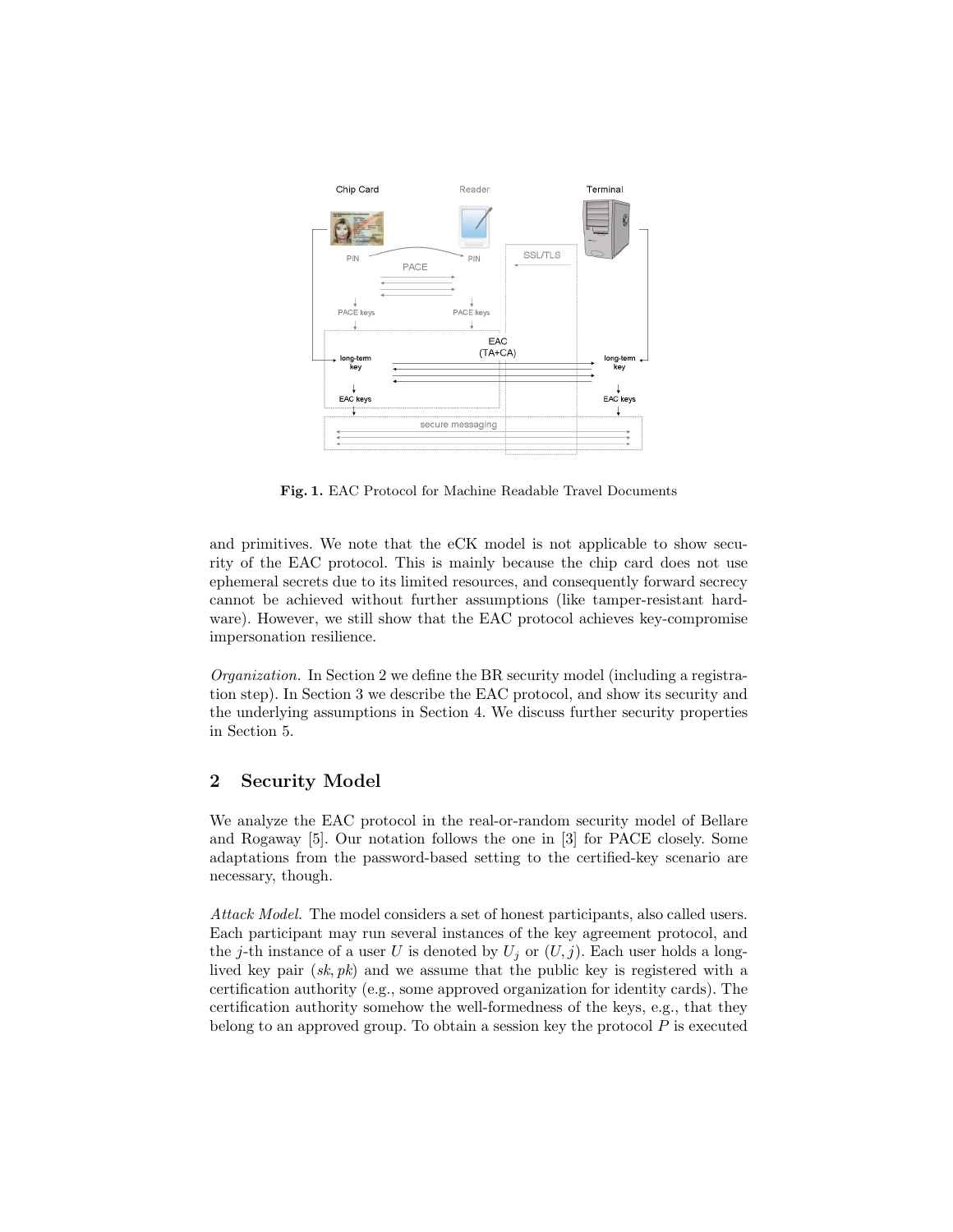between two instances of the corresponding users. An instance is called an initiator or client (or resp. respondent or server) if it sends the first (resp. second) message in the protocol. For sake of distinctiveness we often denote the client by A and the server by B.

Upon successful termination we assume that an instance  $U_i$  outputs a session key key, the session ID sid, and a user ID pid identifying the intended partner. In the case of the EAC protocol we will assume that the partner identity is determined through the certificates exchanged during the protocol. We note that the session ID usually contains the entire transcript of the communication but, for efficiency reasons, in the EAC protocol it only contains a fraction thereof. We discuss the implications in more detail in Section 3.4.

We consider security against active attacks where the adversary's goal is to distinguish between genuine keys, derived in executions between honest parties, and random keys. This is formalized by allowing a (single) test query in which the adversary either sees the genuine key of the session, or a randomly and independently chosen key (real-or-random). It suffices to consider a single test query only since the case for multiple test queries for many sessions follows by a hybrid argument [1], decreasing the adversary's advantage by a factor equal to the number of test queries.

Each user instance is given as an oracle to which an adversary has access, basically providing the interface of the protocol instance. By assumption, the adversary is in full control of the network, i.e., decides upon message delivery. Initially, the adversary is given all (registered) public keys of the users. These users are called honest whereas the other users, for which the adversary registers chosen public keys, are called *adversarially controlled*.<sup>3</sup> The adversary can make the following queries to the oracles:

- **Execute** $(A, i, B, j)$  causes the honest users A and B to run the protocol for (fresh) instances i and j. The final output is the transcript of a protocol execution. This query simulates a passive attack where the adversary merely eavesdrops the network.
- **Send** $(U, i, m)$  causes the instance i of honest user U to proceed with the protocol when having received message  $m$ . The output is the message generated by U for  $m$  and depends on the state of the instance. This query simulates an active attack of the adversary where the adversary pretends to be the partner instance.
- **Reveal** $(U, i)$  returns the session key of the input instance. The query is answered only if the session key was generated and the instance has terminated in accepting state and the user is not controlled by the adversary. This query models the case when the session key has been leaked. We assume without loss of generality that the adversary never queries about the same instance twice.
- **Corrupt**(U) enables the adversary to obtain the party's long-term key sk. This is the so-called weak-corruption model. In the strong-corruption model the

<sup>&</sup>lt;sup>3</sup> We remark that the adversary may register public keys chosen by honest parties on behalf of adversarially controlled users.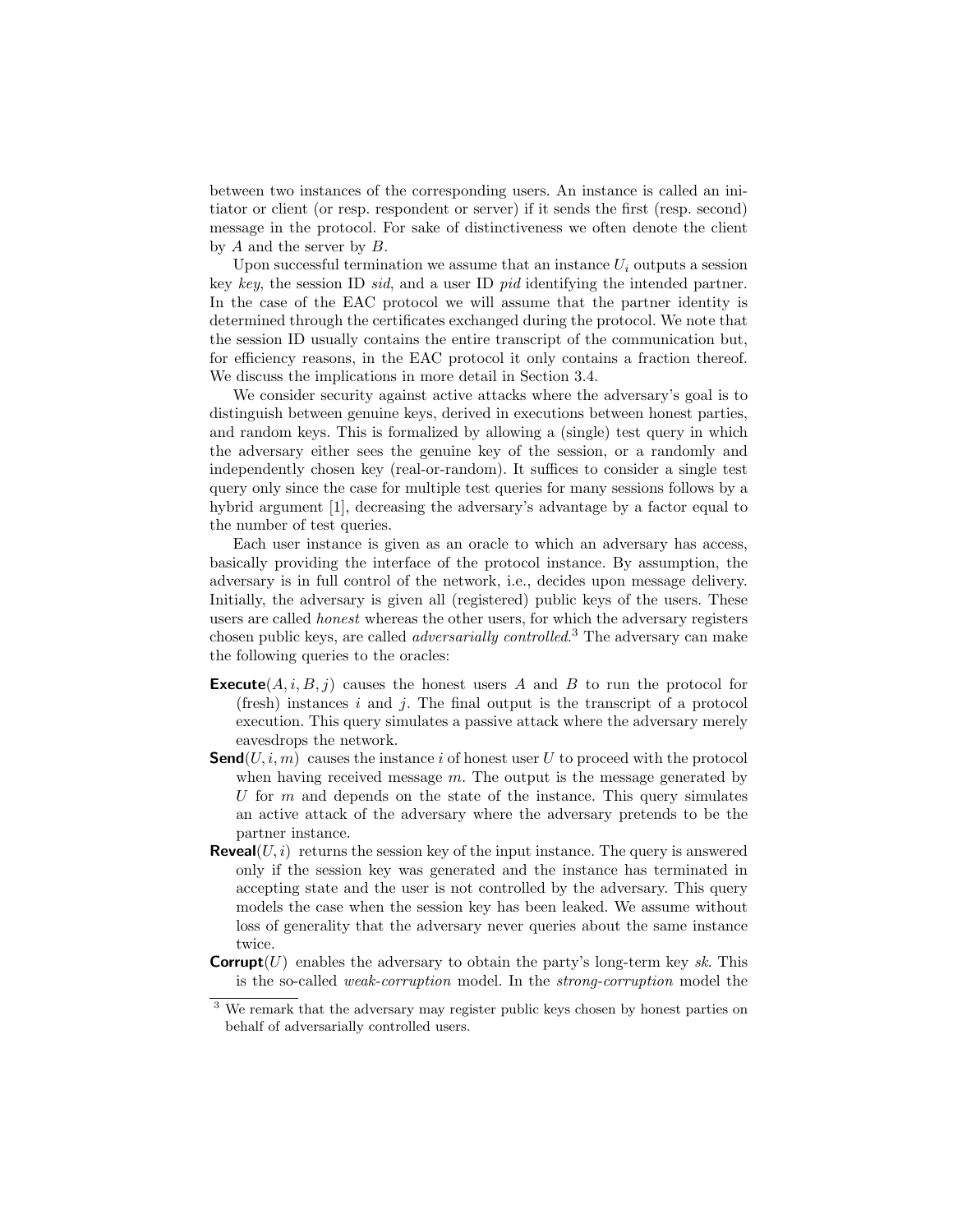adversary also obtains the state information of all instances of user U. The corrupt queries model a total break of the user and allow to model forward secrecy. Henceforward, user U is considered to be adversarial controlled.

- **Test** $(U, i)$  is initialized with a random bit b. Assume the adversary makes a test query about  $(U, i)$  during the attack and that the instance has terminated in accepting state, holding a secret session key key. Then the oracle returns key if  $b = 0$  or a random key key' from the domain of keys if  $b = 1$ . If the instance has not terminated yet or has not accepted or the user is adversarial-controlled, then the oracle returns ⊥. This query should determine the adversary's success to tell apart a genuine session key from an independent random key. We assume that the adversary only makes a single Test query during the attack.
- **Register**( $\overline{U^*}, p\overline{k^*}$ ) allows the adversary to register a public key  $p\overline{k^*}$  in the name of a new user (identity)  $U^*$ . The user is immediately considered to be adversarial controlled.

In addition, since we work in the random oracle model, the attacker may also query a random hash function oracle.

We assume that the adversary always knows if an instance has terminated and/or accepted. This seems to be inevitable since the adversary can send further messages to check for the status. We also assume that the adversary learns the session id and the partner id immediately for accepting runs.

Partners, Correctness and Freshness. We say that instances  $A_i$  and  $B_j$  are partnered if both instances have terminated in accepting state with the same output for sid and each pid identifies the other party as the alleged partner. Instance  $A_i$  is called a partner to  $B_j$  and vice versa. Any untampered execution between honest users should be partnered and, in particular, the users should end up with the same key (this correctness requirement ensures the minimal functional requirement of a key agreement protocol).

Neglecting forward security for a moment, an instance  $(U, i)$  is called fresh if U is not controlled by the adversary, there has been no Reveal( $U, i$ ) query at any point, neither has there been a Reveal( $B, j$ ) query where party  $B_j$  is a partner to  $U_i$ , nor is  $(U, i)$  partnered with an adversarial-controlled party, nor has somebody been corrupted. Else the instance is called *unfresh*. In other words, fresh executions require that the session key has not been leaked (by neither partner) and that no Corrupt-query took place.

To capture forward security we refine the notion of freshness and further demand from a fresh instance  $(U, i)$  as before that the session key has not been leaked through a Reveal-query, and that for each  $\text{Corrupt}(U)$ -query there has been no subsequent  $Test(U, i)$ -query involving U, or, if so, then there has been no  $\textsf{Send}(U, i, m)$ -query for this instance at any point. In this case we call the instance fs-fresh, else fs-unfresh. This notion means that it should not help if the adversary corrupts some party after the test query, and that even if corruptions take place before test queries, then executions between honest users are still protected (before or after a Test-query).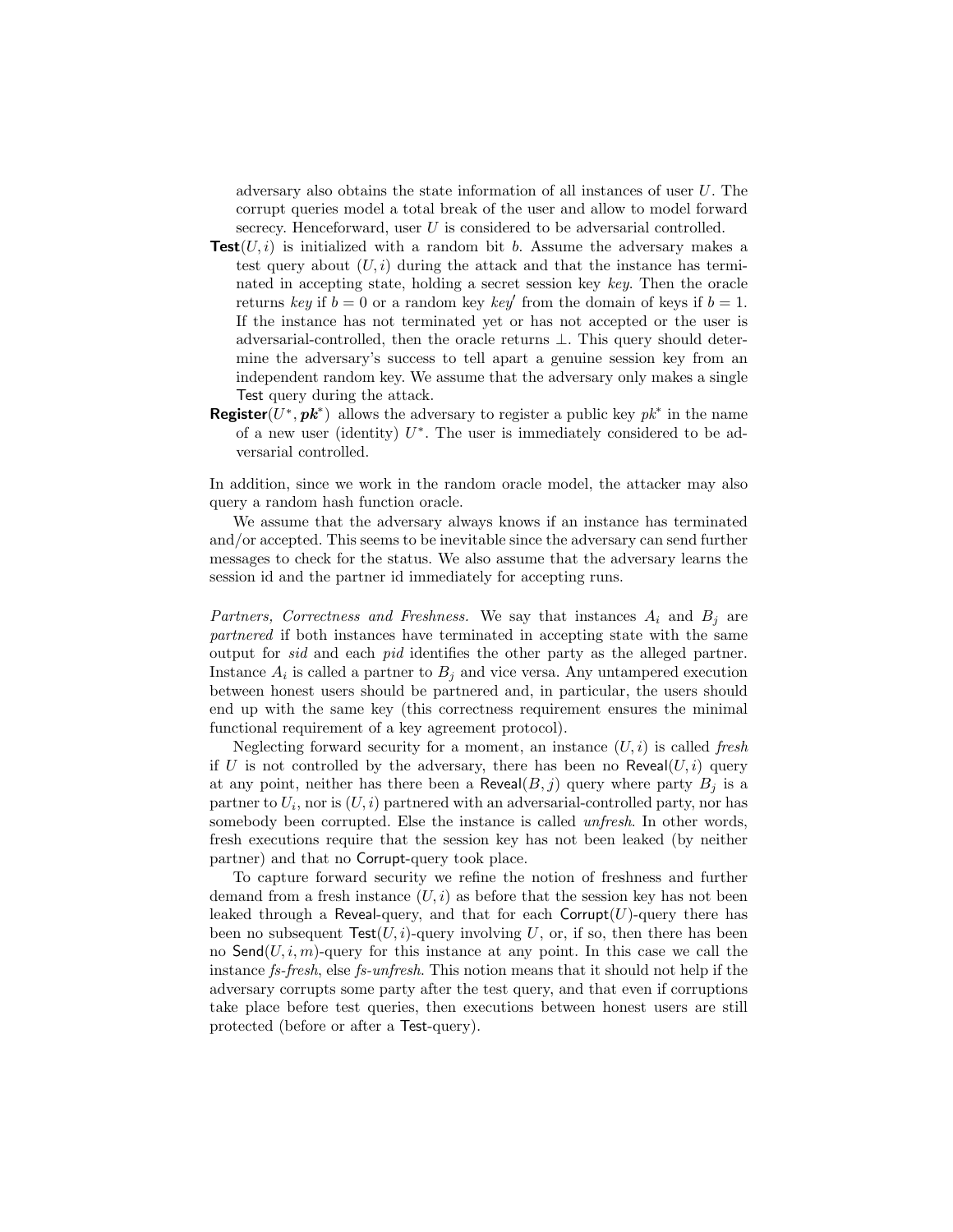AKE Security. The adversary  $\mathfrak A$  eventually outputs a bit  $b'$ , trying to predict the bit b of the Test oracle. We say that the adversary wins if  $b = b'$  and instance  $(U, i)$  in the test query is fresh (resp. fs-fresh). Ideally, this probability should be close to  $1/2$ , implying that the adversary cannot significantly distinguish random keys from session keys.

To measure the resources of the adversary we denote by  $t$  the number of steps of the adversary, i.e., its running time, (counting also all the steps required by honest parties);  $q_e$  the maximal number of initiated executions (bounded by the number of Send- and Execute-queries);  $q_h$  the number of adversarial queries to the hash oracle. We often write  $Q = (q_e, q_h)$  and say that  $\mathfrak{A}$  is  $(t, Q)$ -bounded.

Define now the AKE advantage of an adversary  $\mathfrak A$  for a key agreement protocol  $P$  by

$$
\mathbf{Adv}_{P}^{ake}(\mathfrak{A}) := 2 \cdot \mathrm{Prob}[\mathfrak{A} \text{ wins}] - 1
$$

$$
\mathbf{Adv}_{P}^{ake}(t, Q) := \max \left\{ \mathbf{Adv}_{P}^{ake}(\mathfrak{A}) \middle| \mathfrak{A} \text{ is } (t, Q)\text{-bounded} \right\}.
$$

The forward secure version is defined analogously and denoted by  $\mathbf{Adv}_{P}^{ake-fs}(t, Q)$ .

# 3 The Extended Access Control (EAC) Protocol

The EAC protocol, or more precisely, the composition of the Terminal Authentication (TA) protocol and the Chip Authentication (CA) protocol, allows mutual authentication between a terminal and a chip and the establishment of an authenticated and encrypted connection. The next subsections present the two main components of the Extended Access Control protocol. Afterwards we define the EAC protocol and comment on deviations in the presentation here compared to the original protocol.

#### 3.1 Protocol Description of the Terminal Authentication

The Terminal Authentication demands a proof of authority by the terminal and thereby allows the chip to check whether the terminal is allowed to access sensitive data. This evidence works with the use of a Public Key Infrastructure (PKI). Terminals are given a certificate specifying the access authority and a signed public key. By a challenge-response step, the terminal renders the chip the permission to read (some of) the chip's data. In this step the terminal signs, together with a nonce sent by the chip, its compressed ephemeral key, which is used in the following Chip Authentication protocol. This step, therefore, somewhat "connects" the TA and the CA phase.

From a cryptographic point of view the TA protocol requires a compression function Compr :  $\{0,1\}^* \to \{0,1\}^{\lambda}$ , and a secure signature scheme, consisting of three efficient algorithms  $S = (SKGen, Sig, SVf)$  to generate a key pair  $(sk, pk)$ **SKGen**(1<sup> $\lambda$ </sup>) such that  $s \leftarrow$  **Sig**( $sk, m$ ) allows to sign arbitrary messages m with the secret key sk, and such that the signatures can subsequently be verified via the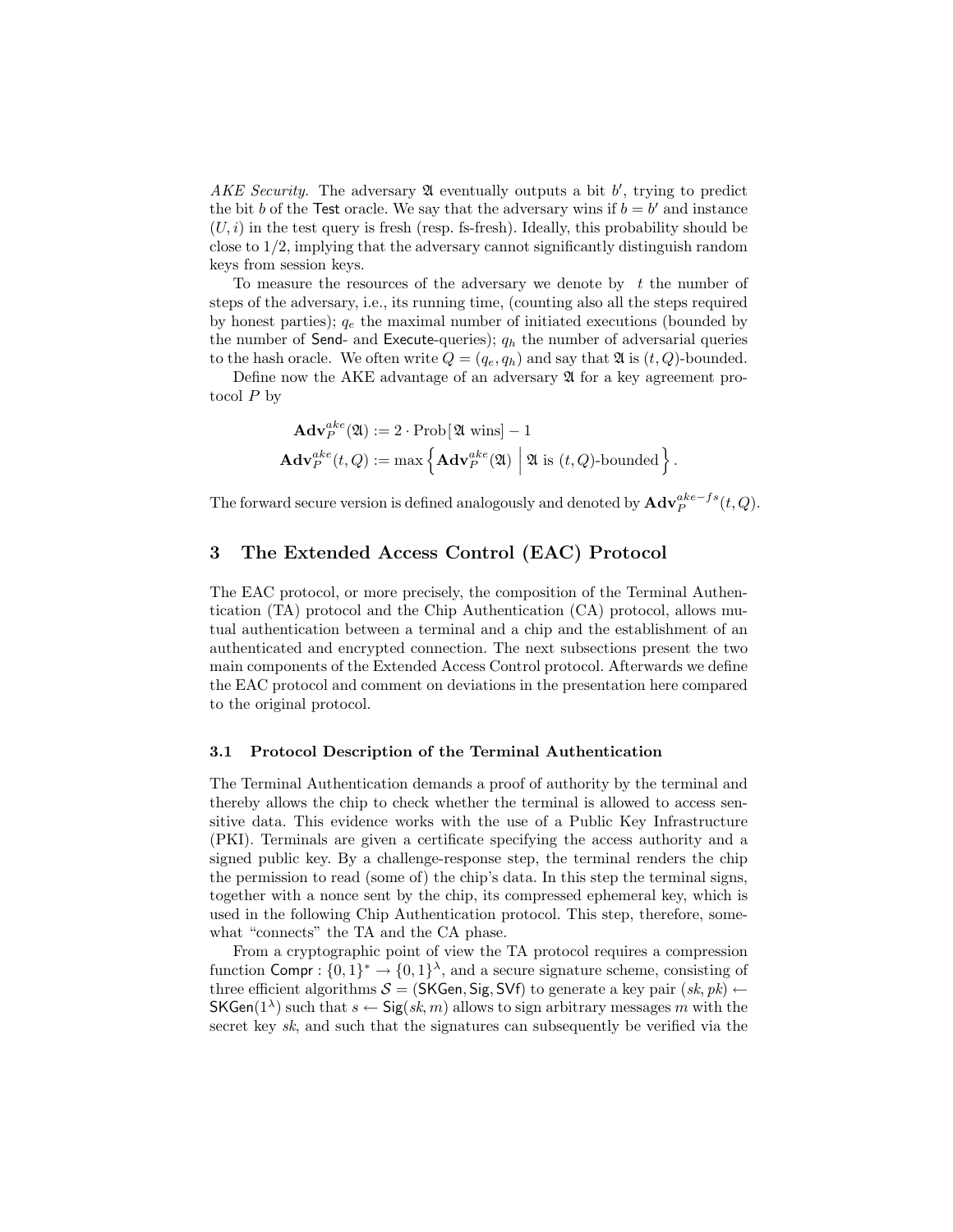verification algorithm and the public key pk, returning a bit  $d \leftarrow \mathsf{SVf}(pk, m, s)$ . The scheme should be correct in the sense that for any  $(sk, pk) \leftarrow \mathsf{SKGen}(1^{\lambda})$ , any message m, any  $s \leftarrow \text{Sig}(sk, m)$  we always have  $\text{SVf}(pk, m, s) = 1$ . We will later describe the security requirements for these primitives.

We also assume a certification authority  $CA$ , modeled like the signature scheme through algorithms  $CA = (CKGen, Certify, CVf)$ , but where we call the "signing" algorithm Certify. This is in order to indicate that certification may be done by other means than signatures. We assume that the keys  $(s\&\mathcal{L}_\mathcal{A}, p\&\mathcal{L}_\mathcal{A})$  of the CA are generated at the outset and that  $pk_{\mathcal{CA}}$  is distributed securely to all parties (including the adversary). We also often assume that the certified data is part of the certificate. We note that the CA may, as usual, check for correctness of the data it certifies, e.g., verifying well-formedness of certified keys or checking the identity of a key owner; however, for security purposes we allow the adversary to register arbitrary (well-formed) keys.

In the Terminal Authentication protocol the terminal  $\mathcal T$  and the chip  $\mathcal C$  perform the following steps:

- 1.  $\mathcal T$  sends a certificate chain to  $\mathcal C$  including its certificate along with the certificates of the Document Verifier (DV) and Country Verifiying CA (CVCA).
- 2. C is able to verify the certificate chain of CVCA, DV and the certificate  $cert_T$ of the terminal. Then  $\mathcal C$  extracts T's public key  $pk_{\mathcal{T}}$  from the certificate.<sup>4</sup>
- 3. T generates an ephemeral Diffie-Hellman key pair  $(esk_T, epk_T, D_c)$  for domain  $D_{\mathcal{C}}$  and sends the compressed ephemeral public key Compr $(epk_{\mathcal{T}})$  to  $\mathcal{C}.$
- 4. C randomly chooses a nonce  $r_1 \leftarrow \{0,1\}^{\lambda}$  and sends it to T.
- 5. T signs the identifier ID<sub>C</sub> of C along with the nonce  $r_1$  and the compressed public key  $\mathsf{Compr}(epk_{\mathcal{T}})$ , i.e.

$$
s = \mathsf{Sig}(sk_T, (\mathsf{ID}_\mathcal{C}, r_1, \mathsf{Compr}(epk_T))).
$$

The signature s is sent to  $\mathcal C$  by  $\mathcal T$ .

6. C checks if  $\mathsf{Vf}_{\mathsf{Sig}}(pk_T, s, m) = 1$  for  $m = (\text{ID}_\mathcal{C}, r_1, \text{Compr}(epk_T)),$  using the static public key  $pk_{\tau}$  of the terminal.

Remarks. We do not consider auxiliary data sent by the terminal as specified in [6], since it does not offer any additional security for the key exchange. The delivery of auxiliary data is insignificant and omitting these data from the description above facilitates the analysis and understanding of the TA protocol.

The static domain parameter  $D<sub>C</sub>$  contains the (certified) group description for which the chip and terminal execute the Diffie-Hellman computations. The identifier of the chip  $ID_{\mathcal{C}}$  is defined by the compressed ephemeral public key  $\textsf{Compr}(epk_C)$  used in the PACE protocol before the Terminal Authentication is invoked. Thus, one establishes a link between the PACE protocol and Terminal Authentication, but decoupling of protocols like PACE and EAC again eases

 $4$  For sake of simplicity, we will sometimes use  $cert_T$  and mean therewith the whole certificate chain including the certificates of CVCA and DV.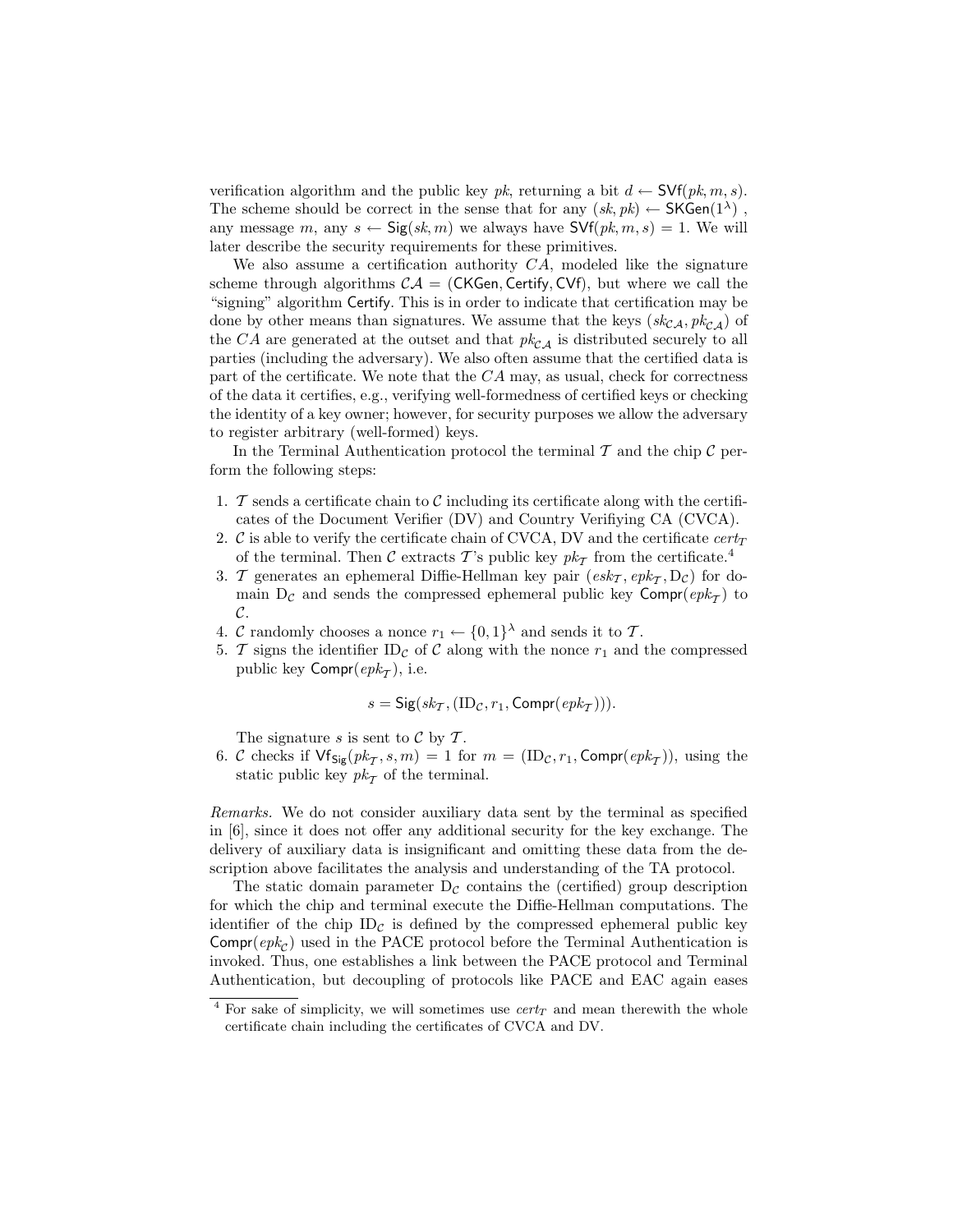the analysis of EAC. The composition of the protocols does not lead to any significant advantage in terms of the BR model, since active adversaries are potentially able to control the card reader and act genuinely for the PACE and SSL/TLS protocol executions.

Further we assume that the parties abort an execution whenever they receive an unexpected message including either wrong format or false sequence of messages. This holds also for the following protocols.

#### 3.2 Protocol Description of the Chip Authentication

The Chip Authentication protocol provides an authenticity check of chips, as well as a secure session key for encryption and integrity of subsequently transmitted messages. Unlike TA, there is no challenge-response action. Instead, the chip computes the Diffie-Hellman value with its static key and the ephemeral key chosen by the terminal, and both parties then hash this value together with a random nonce. Thereby, the chip obtains the session key for encryption and authentication (and an extra key for authentication in the key confirmation phase). Now, the chip computes a message authentication code over the ephemeral public key of the terminal, using the additional authentication key as the secret, and sends this authentication token to the terminal. The terminal can verify the authenticity by checking the validity of the token with the newly derived key.

In this step we need a message authentication code which, similar to signature schemes, is modeled by a tuple  $M = (MKGen, MAC, MVf)$  of efficient algorithms and works like a signature scheme, except that  $pk$  equals the secret key sk and is also kept secret. We also let  $\mathcal{H}_1$ ,  $\mathcal{H}_2$  and  $\mathcal{H}_3$  denote the hash functions modeled as random oracles. For implementations we assume that we are given a random oracle H and then set  $\mathcal{H}_i(\cdot) = \mathcal{H}(\langle i \rangle || \cdot)$  for some fixed-length encoding  $\langle i \rangle$  of  $i = 1, 2, 3.$ 

In the Chip Authentication protocol the terminal  $\mathcal T$  and the chip  $\mathcal C$  perform the following steps:

- 1. C sends its static public key  $pk_{\mathcal{C}}$ , and the domain parameters  $D_{\mathcal{C}}$  to  $\mathcal{T}$ , together with a certificate for  $pk_{\mathcal{C}}$ .<sup>5</sup>
- 2. After  $\mathcal T$  has checked the validity of  $pk_{\mathcal{C}}$ ,  $\mathcal T$  sends its ephemeral public key  $epk<sub>T</sub>$  to  $C$ .
- 3. C applies the compression function Compr to the received ephemeral public key by  $\mathcal T$  and compares this to the compressed public key received during the Terminal Authentication execution.
- 4. Both C and T compute the shared key as  $\mathcal{K} = DH(epk_T, sk_C)$  resp.  $\mathcal{K} =$  $DH(pk_{\mathcal{C}}, \text{esk}_{\mathcal{T}}).^6$

<sup>5</sup> Formally, the chip card sends further data which are irrelevant for the security of EAC as an AKE protocol.

<sup>&</sup>lt;sup>6</sup> Here, DH $(g^a, b) = g^{ab}$  for group element  $g^a$  and exponent b. In the following we overload the function and occasionally also write  $DH(g^a, g^b) = g^{ab}$ , where g is clear from the context.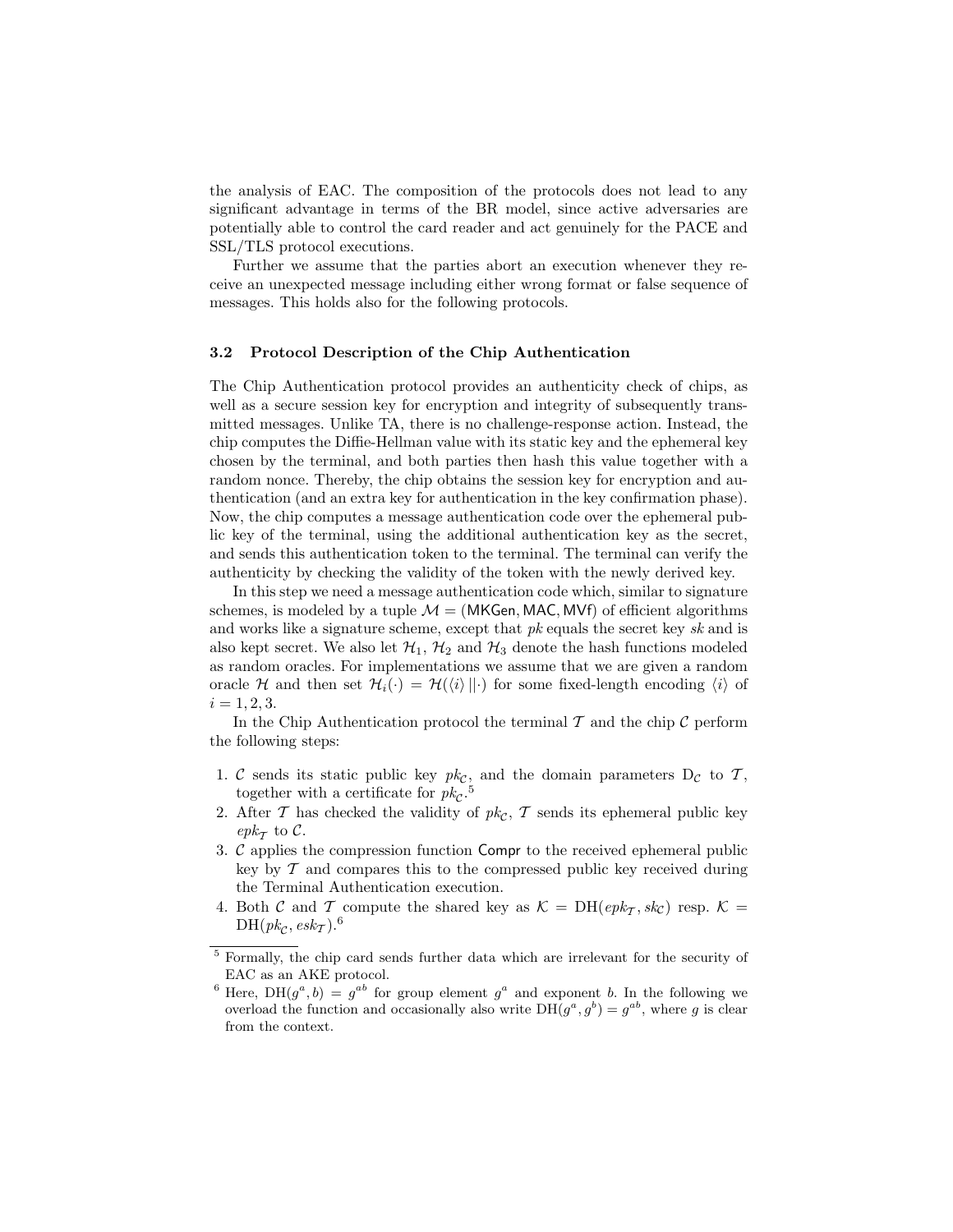5. C picks a random  $r_2 \leftarrow \{0,1\}^{\lambda}$  and derives session keys computing

$$
\mathcal{K}_{\text{ENC}} = \mathcal{H}_1(\mathcal{K}, r_2), \quad \mathcal{K}_{\text{MAC}} = \mathcal{H}_2(\mathcal{K}, r_2), \quad \mathcal{K}_{\text{MAC}}' = \mathcal{H}_3(\mathcal{K}, r_2)
$$

where we assume that  $\mathcal{H}_3$  generates the same distribution on keys as  $\mathsf{MKGen}(1^\lambda).$ Afterwards  $C$  prepares an authentication token  $T = MAC(K'_{MAC}, (epk_{T}, D_{C}))$ and sends it along with  $r_2$  to  $\mathcal T$ .

6. After receiving  $r_2$  the terminal  $\mathcal T$  is able to derive the session keys as well by computing the secret keys

$$
\mathcal{K}_{\mathrm{ENC}}=\mathcal{H}_1(\mathcal{K},r_2),\quad \mathcal{K}_{\mathrm{MAC}}=\mathcal{H}_2(\mathcal{K},r_2),\quad \mathcal{K}_{\mathrm{MAC}}^{\prime}=\mathcal{H}_3(\mathcal{K},r_2).
$$

Next the validity of authentication token T is checked by  $\mathcal T$  with  $\mathcal K'_{\text{MAC}}.$ 

#### 3.3 Protocol Description of the Extended Access Control

After the introduction of the Terminal Authentication and Chip Authentication protocols, we define the Extended Access Control protocol. See Figure 2 for an overview. When viewed as an authenticated key exchange protocol the parties output  $\mathcal{K}_{\text{ENC}}$ ,  $\mathcal{K}_{\text{MAC}}$  as the session key(s), the session id consists of the authenticated values  $(\varrho p k_T, p k_C, r_2, D_C)$  in the final messages, and the partner id is assumed to be empty (see below for remarks).

We remark that in this paper we place a scope on the security analysis of EAC. Performance analysis and design choices of the protocol are not investigated here.

#### 3.4 Remarks

Some remarks about the changes compared to the original protocol in [6] and about underlying assumptions are in order.

Session and Partner IDs. We substitute the common definition of session IDs which include the whole transcript in sid by a "more loose" version. In order to spare the parties from storing the transcript data in the execution —see [10] for solutions to this problem— we define the session IDs by the ephemeral public key of the terminal, the chip's static key, and the nonce  $r_2$  chosen by the chip (and the domain  $D_{\mathcal{C}}$ ). This loose partnering approach here may allow an adversary now to run a man-in-the-middle attack making the honest parties assume they communicate with someone else, even though they hold the same key.

We note that the terminal identifies the chip as a partner in *pid* (i.e., its public key), whereas the chip outputs an empty partner ID. The latter is necessary if the adversary can register adversarial-controlled terminals (as is the case in our model), because such a terminal could basically act in a man-in-the-middle attack substituting the honest terminal's data in the TA phase by its own. If the adversary cannot register terminals then the chip can output the certified public-key  $pk<sub>T</sub>$  as the reliable partner ID.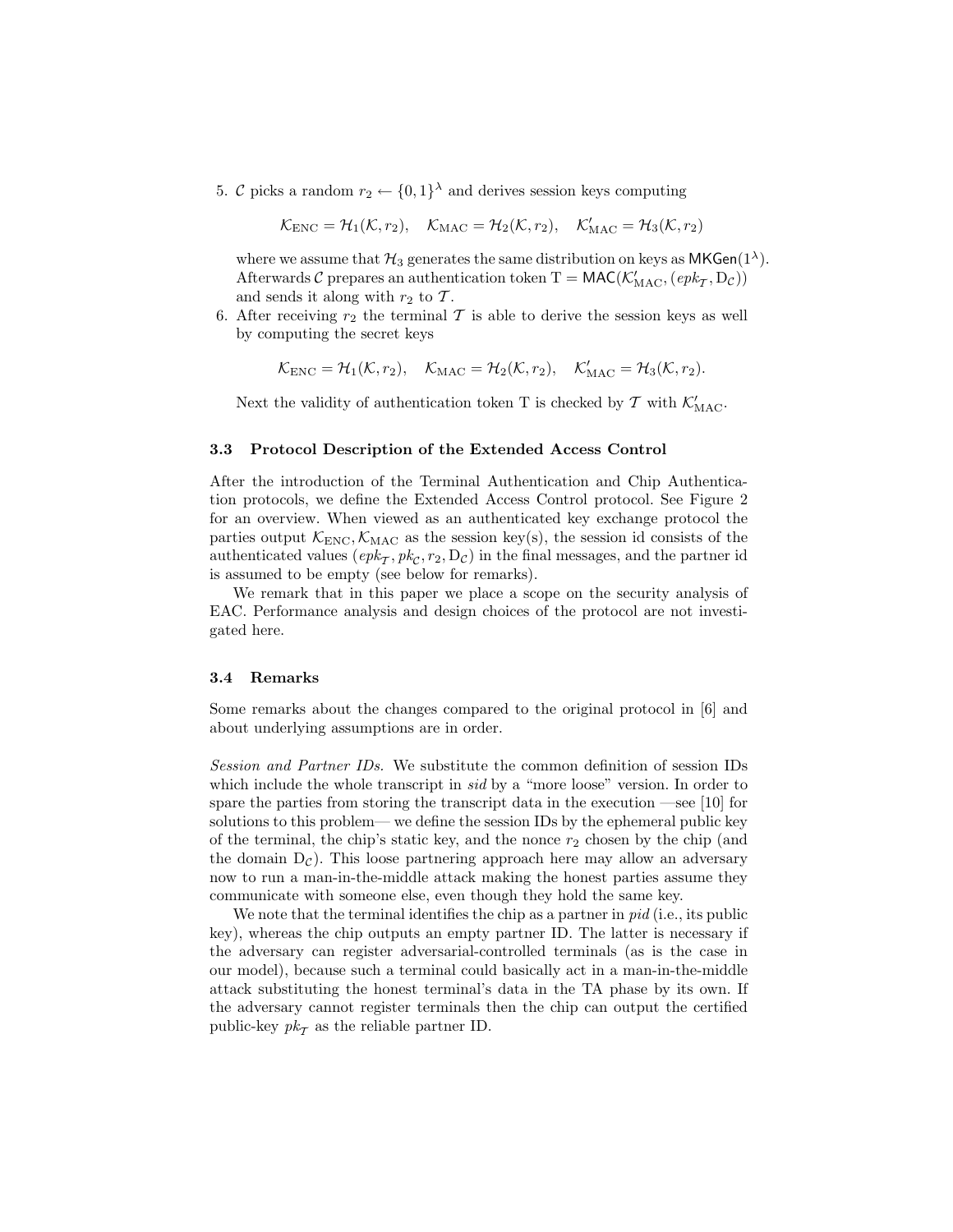

Fig. 2. Extended Access Control (EAC) protocol

The final authentication step. The original scheme uses the output key  $\mathcal{K}_{\text{MAC}}$ for the MAC computations (token) in the key-agreement protocol, too. This version, however, may not be provable secure in our security model. The reason is that with the Test query the adversary obtains a random or the genuine secret key, including  $K_{\text{MAC}}$ . Then the adversary can possibly test whether this key part  $\mathcal{K}_{\text{MAC}}$  together with  $epk_{\mathcal{T}}$  matches the transmitted value. For the general analysis, we therefore suggest to derive an ephemeral MAC key  $\mathcal{K}'_{\text{MAC}}$  as  $\mathcal{K}'_{\text{MAC}} =$  $\mathcal{H}_3(\mathcal{K}, r_2)$  and use this key for authentication. A similar strategy is used in the formal analysis of PACE [3].

Different versions of EAC protocol. In [6] the German Federal Office for Information Security (BSI) proposes two versions of EAC. Both versions give implicit authentication of the data stored on the chip. The second version provides additionally explicit authentication of the chip. This is realized by the authentication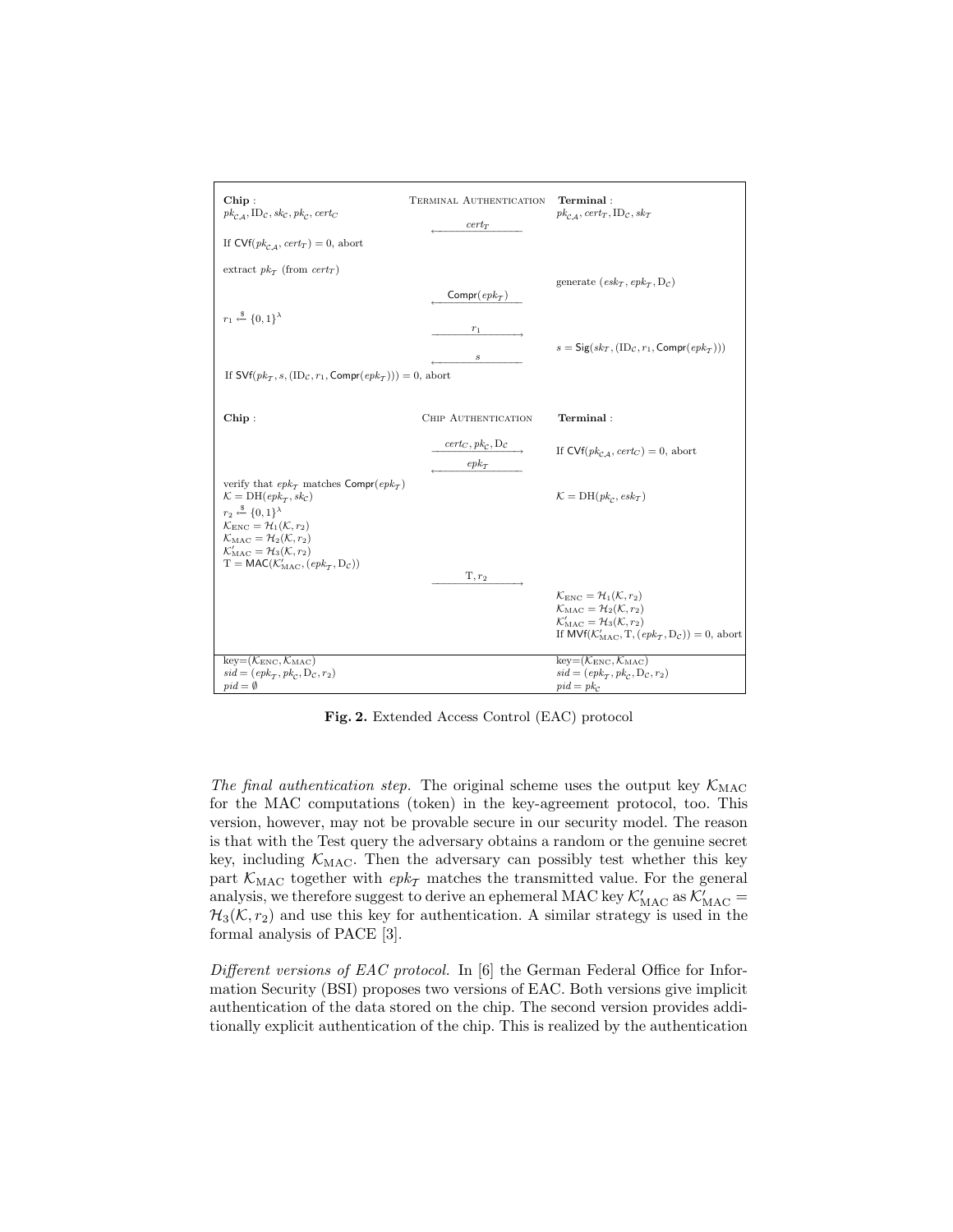token in Step 5 and 6 in the Chip Authentication. We present and analyze the second version of EAC since it allows the composition order executing the Chip Authentication protocol at the end, and this version will be implemented in the electronic German ID card in November 2010.

Encryption by PACE. Basically the whole communication between the chip and the terminal is secured by the session key obtained in the in advance executed PACE protocol instance and presumably SSL/TLS. PACE is responsible for a secure communication between card reader and the chip. The communication security between card reader and the terminal should be assured by SSL/TLS. For our analysis, we do not even use these additional provisions of security means; the EAC protocol alone is already strong enough.

Passive Authentication. In [6] the German Federal Office for Information Security (BSI) recommends to insert a Passive Authentication step between the Terminal Authentication and the Chip Authentication. In this step the chip's certificate (data security object) issued by the document signer is transmitted to the terminal to verify the authenticity of the chip. However, Passive Authentication cannot detect cloning. Therefore, the execution of the Chip Authentication protocol is necessary. To simulate the original workflow of EAC, we substitute the Passive Authentication step by adding a certificate while the chip sends his static public key. This abstracts out the essential part for AKE security.

## 4 Security of the EAC Protocol

In this section we state the underlying security assumptions and prove EAC to be secure.

#### 4.1 Security Assumptions

As remarked above we carry out our security analysis assuming an ideal hash function (random oracle model). Basically, it says that the three hash functions  $\mathcal{H}_1$ ,  $\mathcal{H}_2$  and  $\mathcal{H}_3$  act like random functions to which all parties have access.

For the compression function Compr we assume either that this function is injective (errorless compression), or at least second-preimage resistant. In any case, it should be hard to find another preimage to a given random image mapping to the same value. For instance, this property is fulfilled by injective and collision-resistant functions, even though second-preimage resistance imposes a weaker condition on the function than collision-resistance. We discuss in the full version that even this requirement can be weakened even further provided that collisions are "appropriately intertwined" with the Diffie-Hellman problem. For example, a projection to the x-coordinate of the public key in case of elliptic curves, suggested in [6], remains secure as well.

Definition 1 (Second-Preimage-Resistance). For a function  $\mathcal{H}: \{0,1\}^* \to$  $\{0,1\}^{\lambda}$  let denote the probability that algorithm  $\mathfrak A$  given input  $m \leftarrow \mathcal D$  (drawn according to distribution D) outputs m' such that  $m \neq m'$  and  $\mathcal{H}(m) = \mathcal{H}(m')$ .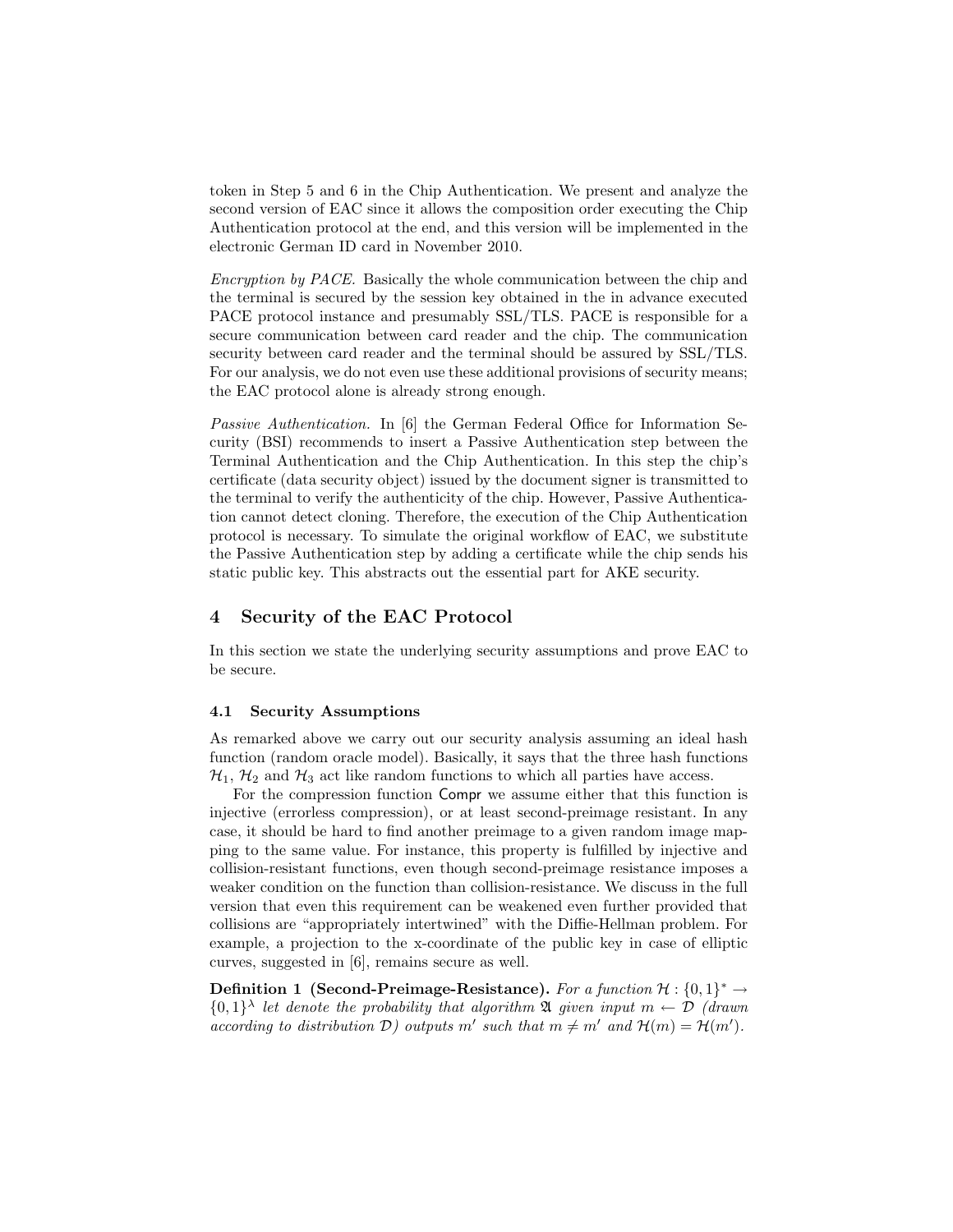We usually demand that  $\mathbf{Adv}_{\mathcal{H},\mathcal{D}}^{\text{SecPre}}(\mathfrak{A})$  is negligible, and call the function then second-preimage resistant.

For the signature scheme we need unforgeability which says that no outsider should be able to forge the signers signature. More formally, a signature scheme  $S = (SKGen, Sig, SVf)$  is  $(t, Q_s, \epsilon)$ -unforgeable if for any algorithm  $\mathfrak A$  running in time  $t$  the probability that  $\mathfrak A$  outputs a signature to a fresh message on behalf of an arbitrary public key is  $\mathbf{Adv}_{\mathcal{S}}^{\text{forget}}(t, Q_s)$  (which should be negligible small) while  $\mathfrak A$  has access (at most  $Q_s$  times) to a singing oracle. That is, the adversary may ask for signatures of chosen messages.

We define unforgeability for a certification scheme analogously, and denote the advantage bound of outputting a certificate of a new value in time  $t$  after seeing  $Q_c$  certificates by  $\mathbf{Adv}_{\mathcal{CA}}^{\text{forge}}(t, \tilde{Q}_c)$ . We assume that the Certification authority only issues unique certificates in the sense that for distinct parties the certificates are also distinct; we also assume that the authority checks that the keys are well-formed group elements. As for MACs, we denote by  $\mathbf{Adv}_{\mathcal{M}}^{\text{forget}}(t, Q_m, Q_v)$  the bound on the advantage of finding a valid MAC for a new message after making  $Q_m$  queries to MAC and  $Q_v$  queries to a verification oracle (which is necessary since verification also uses the secret key).

In addition, we need some known number-theoretic assumptions which we briefly introduce next. To prevent (mainly) passive adversaries, merely eavesdropping the network, we need the common computational Diffie-Hellman assumption. To show security against active adversaries, possibly contributing to the DH steps in the Chip Authentication protocol, we need a stronger assumption, denoted gap Diffie-Hellman problem [4]. This assumption basically says that solving the computational DH problem for  $(g^a, g^b)$  is still hard, even when one has access to a decisional oracle  $DDH(X, Y, Z)$  which returns 1 iff  $DH(X, Y) = Z$ , and 0 otherwise.

#### 4.2 Security Proof

This section gives a security analysis for the Extended Access Control (EAC) protocol.

**Theorem 1.** In the random oracle model we have

$$
\mathbf{Adv}_{EAC}^{AKE}(t, Q)
$$
\n
$$
\leq q_e \cdot \mathbf{Adv}_{\text{Compr}, \mathcal{KG}}^{SecPre}(t) + {q_e \choose 2} \cdot (\frac{1}{q} + 2^{-\lambda+1}) + q_e \cdot \mathbf{Adv}_{\mathcal{M}}^{forget}(t + O(\lambda), 1, q_e)
$$
\n
$$
+ q_e \cdot \mathbf{Adv}_{\mathcal{S}}^{forget}(t + O(\lambda \cdot q_e \log q_e), q_e) + \mathbf{Adv}_{\mathcal{CA}}^{forget}(t + O(\lambda), q_e)
$$
\n
$$
+ 2q_e^2 \cdot \mathbf{Adv}^{GDH}(t + O(\lambda \cdot q_e q_h) \log q_e q_h), (2q_e + 1)(q_h + q_e))
$$

where  $\lambda$  denotes the security parameter (and bit length of nonces),  $q = q(k)$ the group order,  $Q = (q_e, q_h)$  the number of executions and hash computations, respectively, and KG the algorithm which generates a ephemeral public key for the terminal.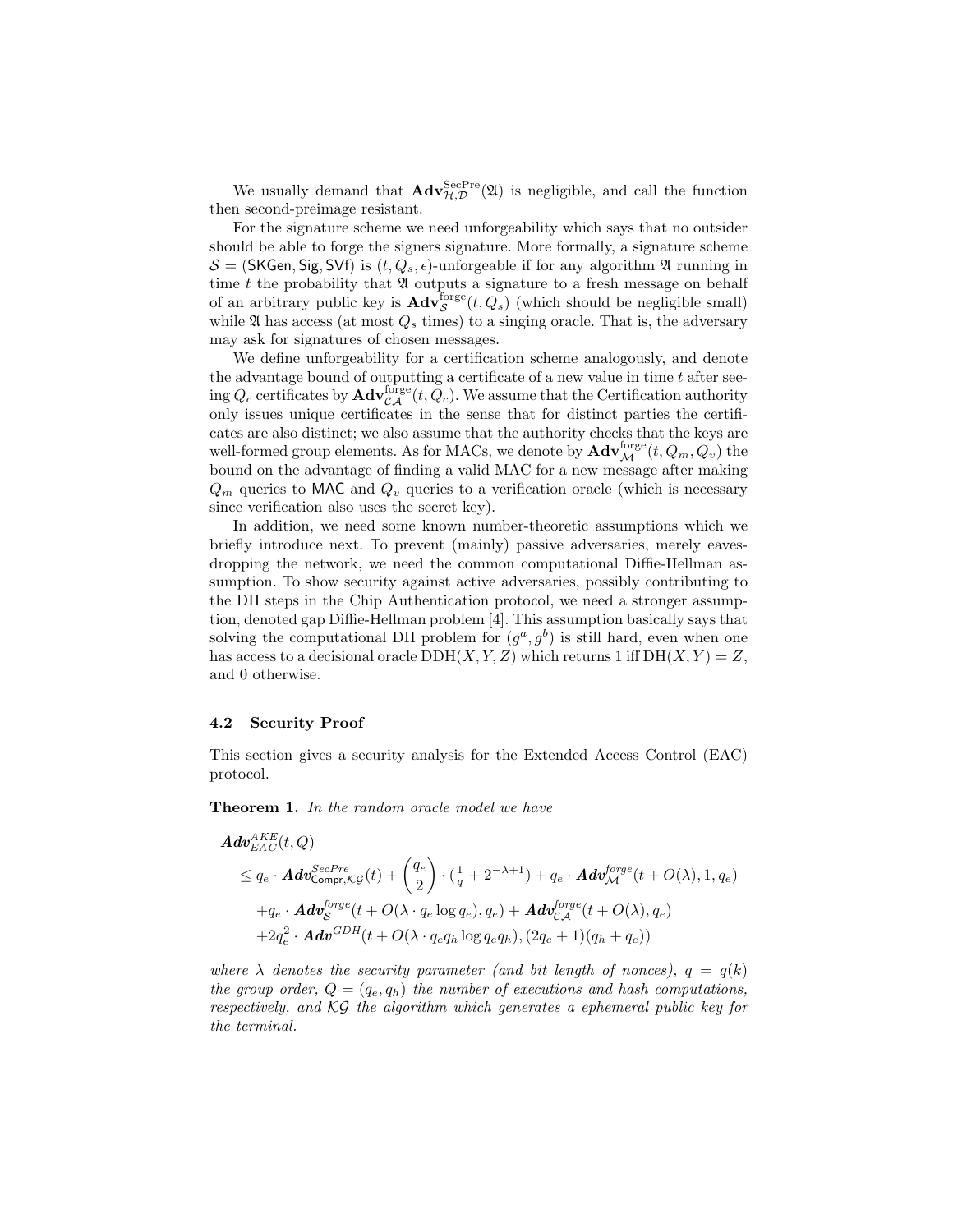Proof. The proof of correctness, that untampered executions between honest parties yield the same accepting output, is straightforward from the correctness of the underlying primitives. Therefore, it remains to show the AKE security property.

We show security via the common game based approach, gradually changing the original attack  $G = M \times_{0} (with random test bit b)$  via experiments  $G = M \times_{1} (m \times_{1} b)$  $GAME_2; \ldots$  to a game where the adversary's success probability to predict b is bounded by the guessing probability of  $\frac{1}{2}$ . Each transition from GAME<sub>i</sub> to  $GAME_{i+1}$  will change the adversary's probability only slightly (depending on cryptographic assumptions), thus showing that the success probability in the original attack cannot be significantly larger than  $\frac{1}{2}$ . (Formally, we can condition on all "bad" events ruled out in the previous games not to happen.)

Due to space limitations, here we provide a proof sketch given in Figure 3 listing the modifications in each game. For a complete and comprehensive proof, we refer to our full version of this paper.

| Games                    | <b>Probability</b> loss                                                                                             | Description/Restriction                                                                                                                                                            | Reduction to                              |
|--------------------------|---------------------------------------------------------------------------------------------------------------------|------------------------------------------------------------------------------------------------------------------------------------------------------------------------------------|-------------------------------------------|
| GAME <sub>0</sub>        |                                                                                                                     | original attack on the EAC protocol                                                                                                                                                |                                           |
| GAME <sub>1</sub>        | $q_e \cdot \mathbf{Adv}^{\text{SecPre}}_{\text{Compr},\mathcal{KG}}(t)$                                             | no collision in the compression function<br>Compr                                                                                                                                  | Second-Preimage<br>Resistance of Compr    |
| GAME <sub>2</sub>        | $\binom{q_e}{2} \cdot \frac{1}{q}$                                                                                  | no collisions among $(\epsilon p k_{\tau}, r_1)$ values cho-<br>sen (resp. received) by honest terminals                                                                           | Birthday paradox                          |
| GAME <sub>3</sub>        | $\binom{q_e}{2} \cdot 2^{-\lambda}$                                                                                 | no collisions among $(h, r_1)$ values received<br>(resp. chosen) by honest chip cards                                                                                              | Birthday paradox                          |
| GAME <sub>4</sub>        | $q_e \cdot \mathbf{Adv}_{S}^{\text{forge}}(t+O(\lambda \cdot$<br>$q_e \log q_e$ , $q_e$ )                           | abort if there exists an adversary 24 who is<br>able to forge a valid signature on behalf of<br>an honest terminal                                                                 | Unforgeability of the<br>signature scheme |
| GAME <sub>5</sub>        | $\mathbf{Adv}_{\mathcal{CA}}^{\text{forge}}(t+O(\lambda),q_e)$                                                      | abort if the adversary in some execution<br>submits a new long-term public key with a<br>valid certificate such that this key has not<br>been registered with the authority before | Unforgeability of the $CA$<br>scheme      |
| GAME <sub>6</sub>        | $q_e^2 \cdot \mathbf{Adv}^{\text{GDH}}(t+O(\lambda \cdot$<br>$q_e q_h \log q_e q_h$ , $(2q_e + 1)(q_h +$<br>$(q_e)$ | no adversary makes a hash query for a<br>Diffie-Hellman key computed by an hon-<br>est chip, allegedly in an execution with an<br>honest terminal                                  | GDH problem                               |
| GAME7                    | $q_e^2 \cdot \mathbf{Adv}^{\text{GDH}}(t+O(\lambda \cdot$<br>$q_e q_h \log q_e q_h$ , $(2q_e + 1)(q_e +$<br>$q_h$ ) | no adversary makes a hash query for a<br>Diffie-Hellman key computed by an honest<br>terminal, allegedly in an execution with an<br>honest chip                                    | GDH problem                               |
| <b>GAME</b> <sub>8</sub> | $\binom{q_e}{2} \cdot 2^{-\lambda}$                                                                                 | no $r_2$ collisions for honest chip cards                                                                                                                                          | Birthday Paradox                          |
| <b>GAME</b> <sub>9</sub> | $q_e\cdot \mathbf{Adv}_{\mathcal{M}}^{\text{forge}}(t+O(\lambda),1,q_e)$                                            | abort if there are two honest parties with<br>both accepting sessions yielding $(K; r2)$<br>but which are not partnered                                                            | Unforgeability of the MAC<br>scheme       |

Fig. 3. Overview of the games within the proof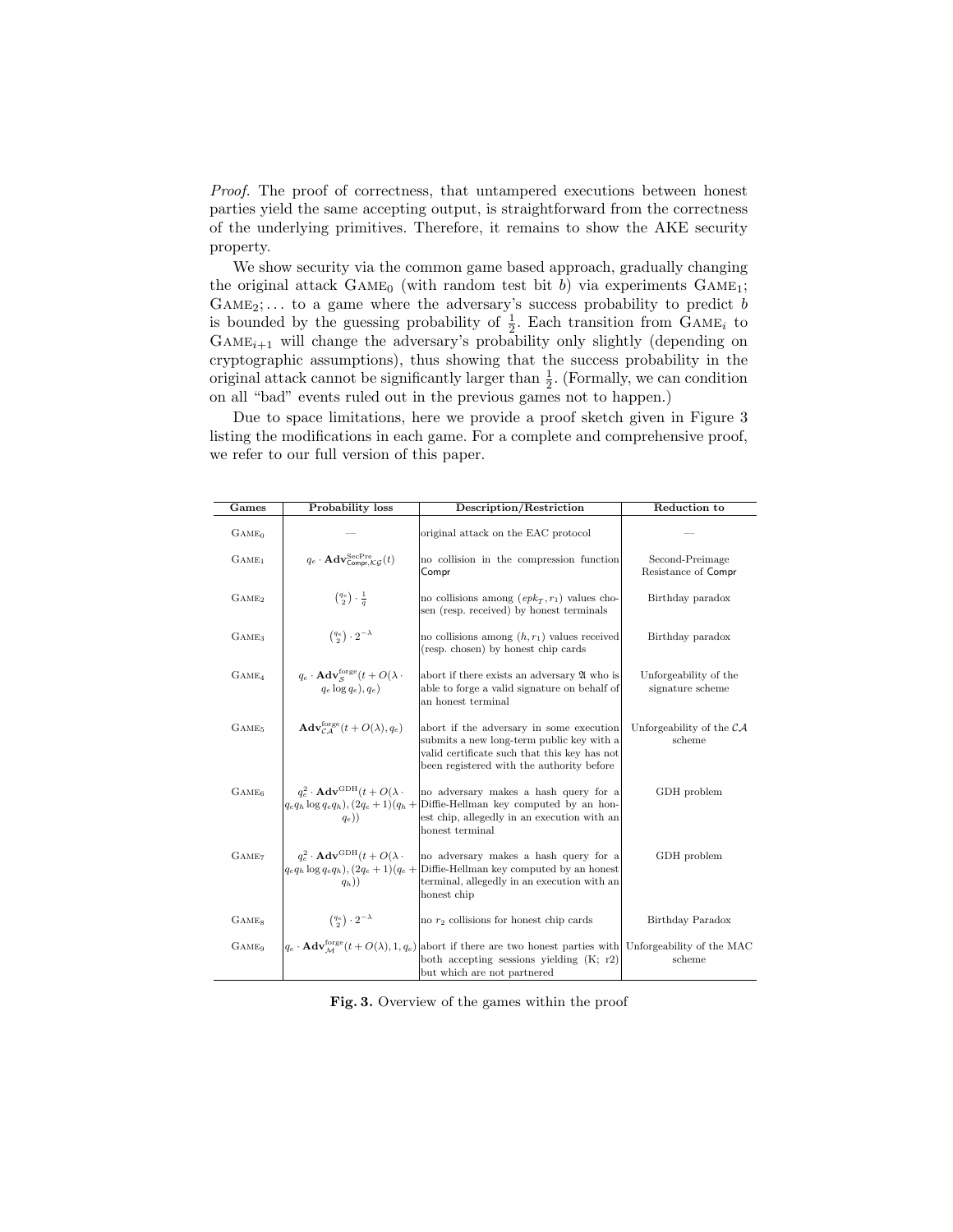# 5 Discussion

In this section we put the security guarantees provided by the BR model into perspective of the eCK security model of LaMacchia et al. [14], which in turn extends the model of Canetti and Krawczyk [7]. Among others we analyze the protocol in terms of forward secrecy and key-compromise impersonation. We also briefly discuss questions related to the composition of the security protocols for identity cards. Due to lack of space, the full discussion including the analysis is provided in the full version. However, here we itemize the results.

Forward Secrecy. It is obvious that, whenever the card discloses its long term secret key, or the terminal its ephemeral key, the adversary can deduce easily the session key. On the other hand, assuming that the hardware of the ePA is leakage-resistant, and that the terminal immediately and securely deletes ephemeral keys when no longer required and that these keys cannot be leaked meanwhile, previous sessions cannot be attacked anymore.

We also remark that, if the adversary only knows the terminal's long-term secret key, but lacks knowledge of the terminal's ephemeral key and of the card's long-term secret, then the session key of an execution between honest parties is still secret.

- **Leakage-Resilience.** The card only uses internal randomness  $r_1, r_2$  which is later sent in public. Leaking these information does not harm to the security of the protocol, even if leaked in advance. Leaking the terminal's ephemeral key, however, does breach security. However, it is recommended to hedge terminals against leakage of ephemeral keys, whereby this risk should be minimized.
- Leakage of Secrets. Due to the asynchronous structure of the protocol, an adversary who gets hold of the (long-term) secret key of either the terminal or the chip card, is unable to make the respective party accept in an attempt to stand in for the party in the different role. First, the chip's long-term secret is of no avail to sign on behalf of a valid terminal, and, second, by using the long-term secret of a terminal, one is still unable to derive the Diffie-Hellman key (session key).

### Acknowledgments

We thank the anonymous reviewers of ISC'10 for helpful comments.

This work was supported by the German Federal Office for Information Security (BSI) and CASED (http://www.cased.de). Marc Fischlin is also supported by the Emmy Noether Program Fi 940/2-1 of the German Research Foundation (DFG). The content and views expressed in this article are those of the authors and do not necessarily reflect the position or policy of the supporting authorities.

# References

1. Michel Abdalla, Pierre alain Fouque, and David Pointcheval. Password-based authenticated key exchange in the three-party setting. PKC 2005: 8th International